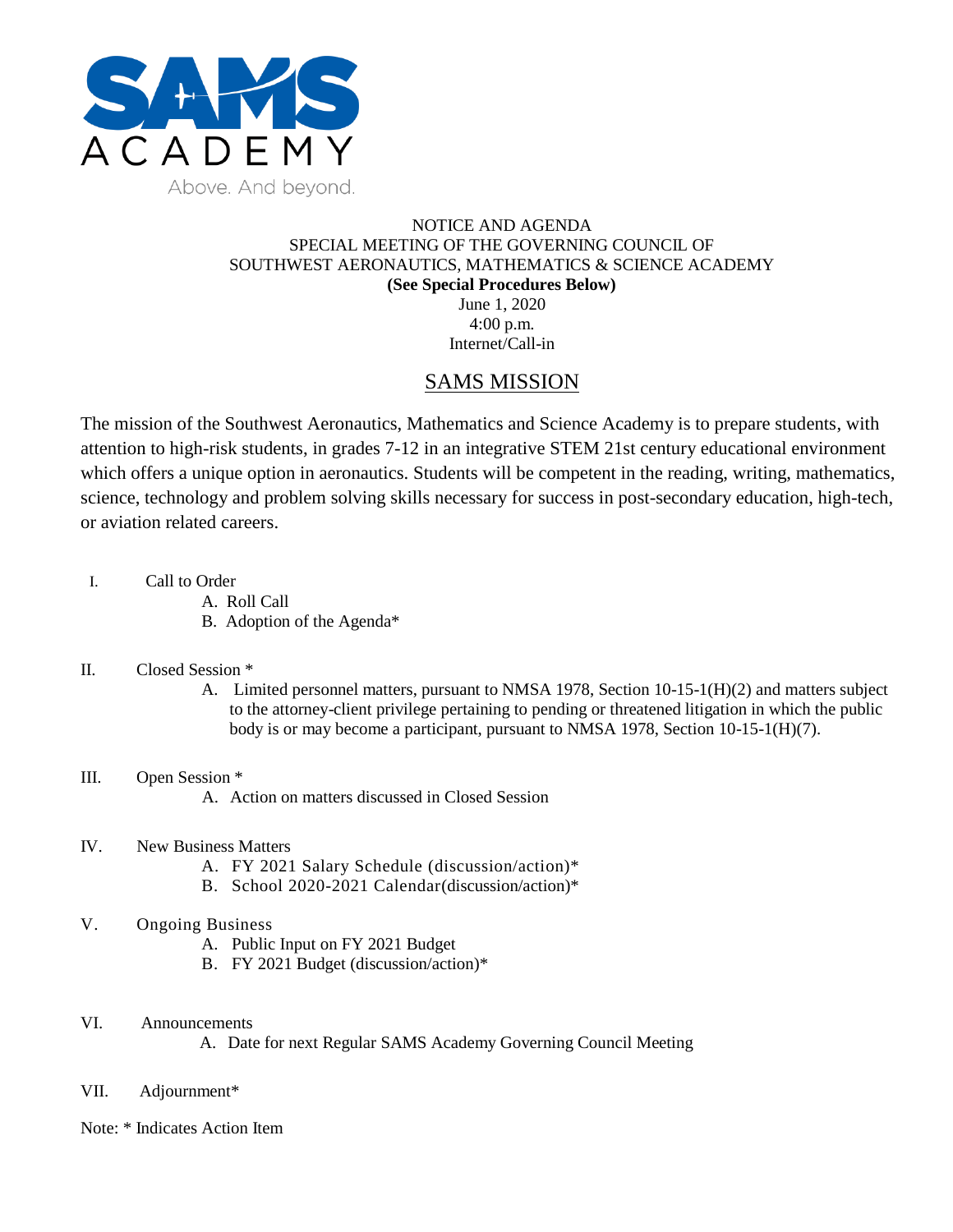

If you are an individual with a disability who is in need of a reader, amplifier, qualified sign language interpreter, or any other form of auxiliary aid or service to attend or participate in the hearing or meeting, please contact Jill Brame at (505) 338-8601 or jbrame@samsacademy.com least one week prior to the meeting or as soon as possible. Public documents, including the agenda and minutes, can be provided in various accessible formats. Please contact Ms. Brame at the phone number or email address above if a summary or other type of accessible format is needed.